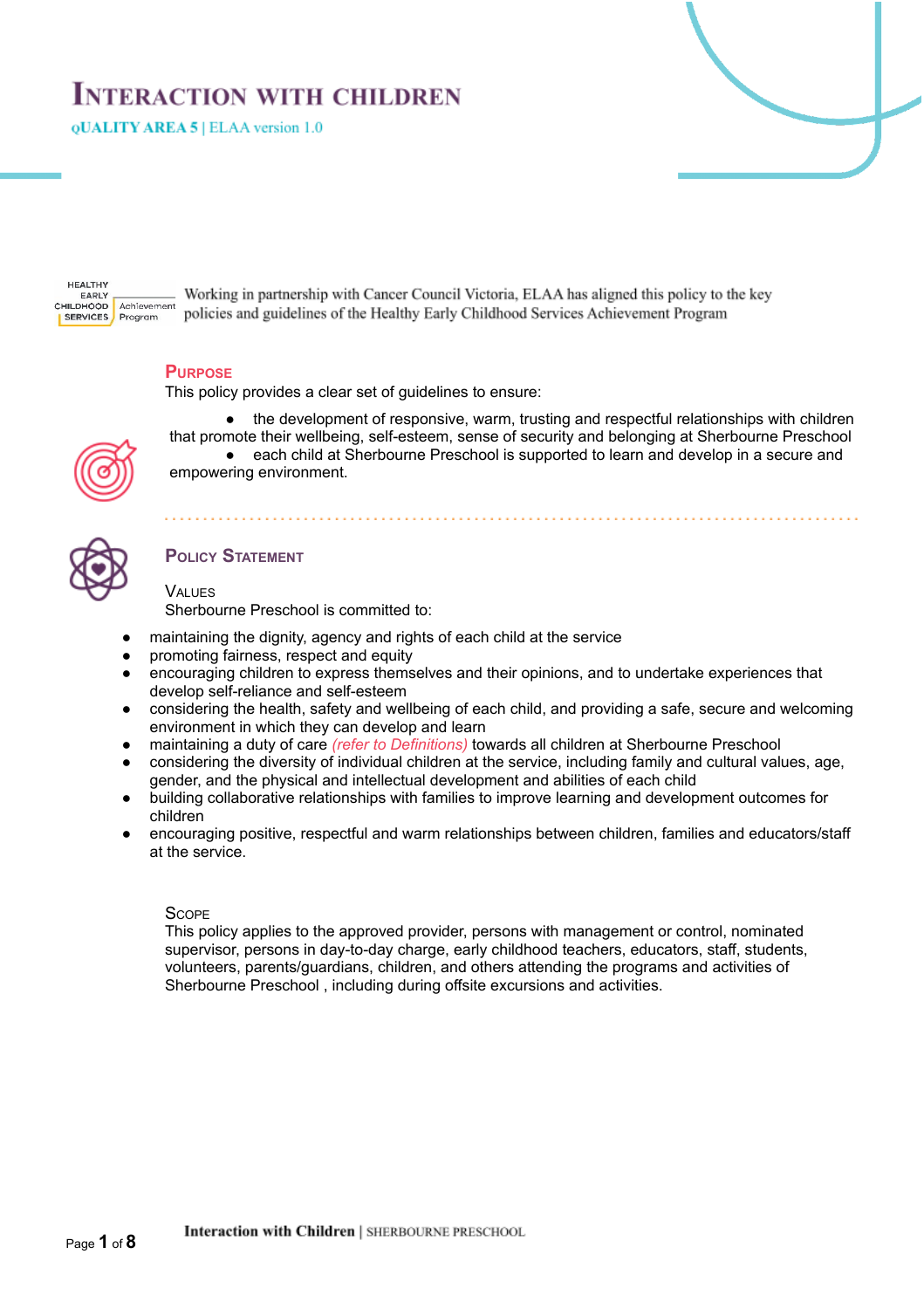| <b>RESPONSIBILITIES</b>                                                                                                                                                                                                                                                                                                                                                                       | A<br>pp<br>ro<br>ve<br>d<br>pr<br>OV<br>id<br>er<br>an<br>d<br>pe<br>rs<br>on<br>s<br>wi<br>th<br>m<br>an<br>ag<br>е<br>m<br>en<br>t<br>or<br>co<br>nt<br>ro | N<br>$\mathbf{o}$<br>mi<br>na<br>te<br>d<br>su<br>pe<br>rvi<br><b>SO</b><br>r<br>an<br>d<br>pe<br>rs<br>on<br>S<br>in<br>da<br>y-t<br>O-<br>da<br>y<br>ch<br>ar<br>ge | Ea<br>rly<br>ch<br>ild<br>ho<br>od<br>te<br>ac<br>he<br>r,<br>ed<br><b>UC</b><br>at<br>or<br>S<br>an<br>d<br>all<br><b>ot</b><br>he<br>r<br>st<br>aff | Pa<br>re<br>nt<br>s/<br>gu<br>ar<br>di<br>an<br>$\mathbf{s}$ | C<br>on<br>tr<br>ac<br>to<br>rs,<br><b>VO</b><br>lu<br>nt<br>ee<br>rs<br>an<br>$\mathbf d$<br>st<br>ud<br>en<br>ts |
|-----------------------------------------------------------------------------------------------------------------------------------------------------------------------------------------------------------------------------------------------------------------------------------------------------------------------------------------------------------------------------------------------|--------------------------------------------------------------------------------------------------------------------------------------------------------------|-----------------------------------------------------------------------------------------------------------------------------------------------------------------------|-------------------------------------------------------------------------------------------------------------------------------------------------------|--------------------------------------------------------------|--------------------------------------------------------------------------------------------------------------------|
| Developing and implementing the Interactions with Children<br>Policy in consultation with stakeholders, and ensuring that it<br>reflects the philosophy, beliefs and values of the service                                                                                                                                                                                                    | $\sqrt{ }$                                                                                                                                                   | $\sqrt{}$                                                                                                                                                             | $\sqrt{}$                                                                                                                                             | $\sqrt{}$                                                    | $\sqrt{}$                                                                                                          |
| Ensuring all stakeholders are provided with a copy of the<br>Interactions with Children Policy and comply with its<br>requirements                                                                                                                                                                                                                                                            | $\sqrt{ }$                                                                                                                                                   | $\sqrt{}$                                                                                                                                                             | $\sqrt{}$                                                                                                                                             | $\sqrt{}$                                                    | V                                                                                                                  |
| Ensuring all staff are aware of the service's expectations<br>regarding positive, respectful and appropriate behaviour,<br>and acceptable responses and warm, trusting and<br>reciprocal interactions when working with children and<br>families (refer to Code of Conduct Policy)                                                                                                            | $\sqrt{ }$                                                                                                                                                   |                                                                                                                                                                       |                                                                                                                                                       |                                                              |                                                                                                                    |
| Ensuring children are adequately supervised (refer to<br>Definitions) and that educator-to-child ratios are maintained<br>at all times (refer to Supervision of Children Policy)                                                                                                                                                                                                              | $\sqrt{ }$                                                                                                                                                   | $\sqrt{}$                                                                                                                                                             | $\sqrt{}$                                                                                                                                             |                                                              | √                                                                                                                  |
| Ensuring the environment at the service is safe, secure,<br>free from any hazards (National Law: Section 167) (refer to<br>Child Safe Environment Policy, Occupational Health and<br>Safety Policy and Supervision of Children Policy) and<br>promotes the active participation of every child                                                                                                | $\sqrt{}$                                                                                                                                                    | $\sqrt{}$                                                                                                                                                             | $\sqrt{}$                                                                                                                                             |                                                              |                                                                                                                    |
| Ensuring the size and composition of groups is considered<br>to ensure all children are provided with the best<br>opportunities for quality interactions and relationships with<br>each other and with adults at the service (Regulation<br>$156(2)$ ). Smaller group sizes are considered optimal, to<br>promote intentional teaching strategies and responsive<br>engagement opportunities. | $\sqrt{ }$                                                                                                                                                   | $\sqrt{}$                                                                                                                                                             | $\sqrt{}$                                                                                                                                             |                                                              |                                                                                                                    |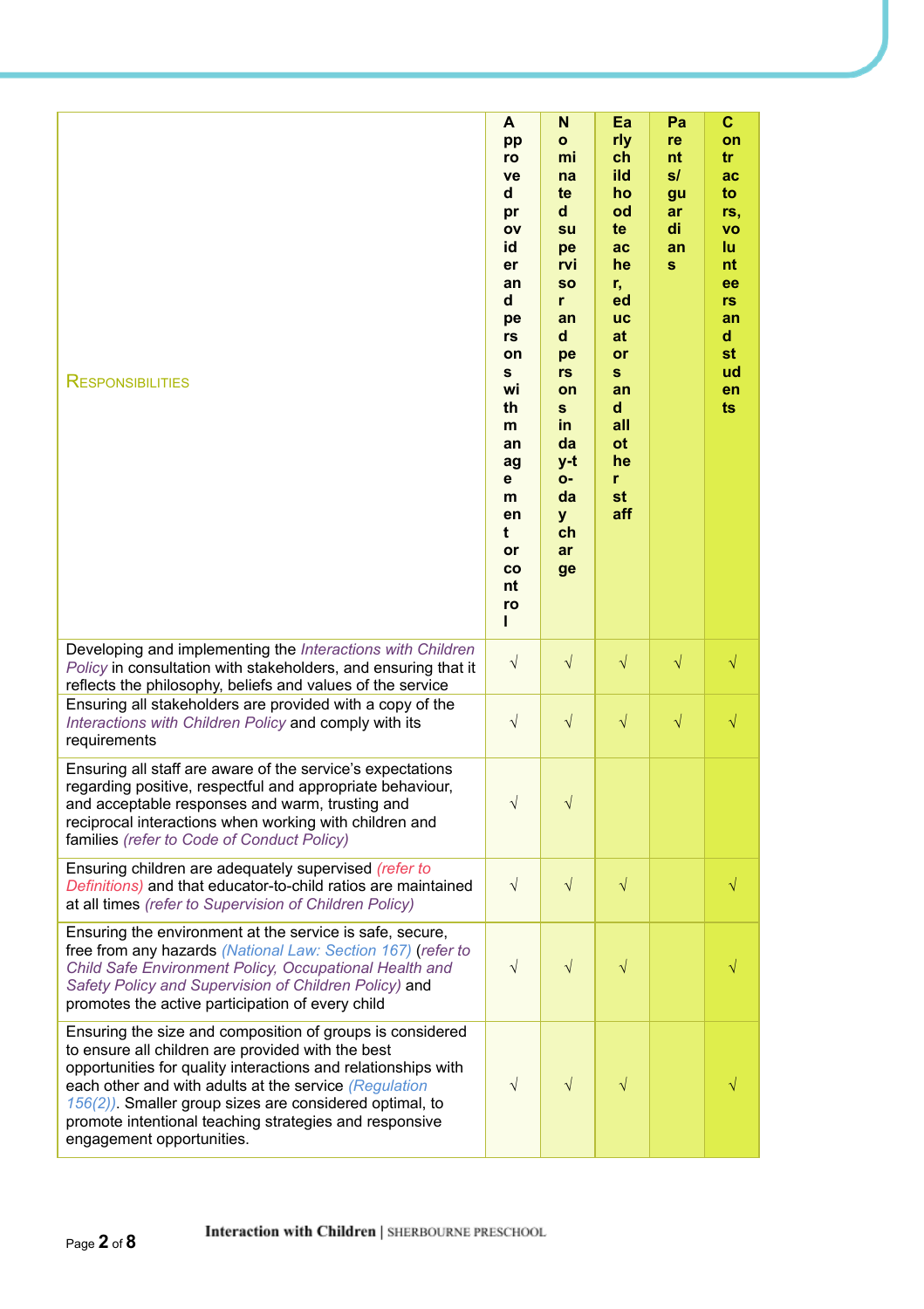| Developing and implementing educational programs that<br>are delivered in accordance with an approved learning<br>framework (refer to Definitions), are based on the<br>developmental needs, interests and experiences of each<br>child, and take into account the individual differences and<br>strengths of each child (refer to Inclusion and Equity Policy)                                                                                                                                                                                                                                                                                 | $\sqrt{}$  | $\sqrt{ }$ | $\sqrt{}$ |           |   |
|-------------------------------------------------------------------------------------------------------------------------------------------------------------------------------------------------------------------------------------------------------------------------------------------------------------------------------------------------------------------------------------------------------------------------------------------------------------------------------------------------------------------------------------------------------------------------------------------------------------------------------------------------|------------|------------|-----------|-----------|---|
| Ensuring the educational program contributes to the<br>development of children to have a strong sense of<br>wellbeing and identity, and to be connected, confident,<br>involved and effective learners and communicators<br>(Regulation 73) (refer to Curriculum Development Policy)                                                                                                                                                                                                                                                                                                                                                            | $\sqrt{}$  | $\sqrt{}$  | $\sqrt{}$ |           |   |
| Ensuring that the service provides education and care to<br>children in a way that:<br>encourages children to express themselves and<br>their opinions<br>allows children to undertake experiences that<br>$\bullet$<br>develop self-reliance and self-esteem<br>maintains the dignity and the rights of each child at<br>$\bullet$<br>all times<br>offers positive guidance and encouragement<br>$\bullet$<br>towards acceptable behaviour<br>has regard to the cultural and family values, age,<br>$\bullet$<br>and the physical and intellectual development and<br>abilities of each child being educated and cared for<br>(Regulation 155) | $\sqrt{ }$ | $\sqrt{ }$ | $\sqrt{}$ |           | √ |
| Ensure that Sherbourne Preschool provides children with<br>opportunities to interact and develop positive relationships<br>with each other, and with the staff and volunteers at the<br>service (Regulation 156(1))                                                                                                                                                                                                                                                                                                                                                                                                                             | $\sqrt{ }$ | $\sqrt{}$  | $\sqrt{}$ |           |   |
| Ensuring clear documentation of the assessment and<br>evaluation of each child's:<br>developmental needs, interests, experiences and<br>$\bullet$<br>program participation<br>progress against the outcomes of the educational<br>$\bullet$<br>program (Regulation 74) (refer to Curriculum<br><b>Development Policy)</b>                                                                                                                                                                                                                                                                                                                       | $\sqrt{}$  | $\sqrt{}$  | $\sqrt{}$ |           |   |
| Ensuring that procedures are in place for effective daily<br>communication with parents/guardians to share information<br>about children's learning, development, interactions,<br>behaviour and relationships                                                                                                                                                                                                                                                                                                                                                                                                                                  | $\sqrt{}$  | $\sqrt{}$  | $\sqrt{}$ |           | V |
| Supporting ECT/educators/staff to access resources and<br>gain appropriate training, knowledge and skills for the<br>implementation of this policy, including promoting social,<br>emotional and mental health and wellbeing                                                                                                                                                                                                                                                                                                                                                                                                                    | $\sqrt{}$  | $\sqrt{}$  |           |           |   |
| Ensuring that staff members at Sherbourne Preschool who<br>work with children are aware that it is an offence to subject<br>a child to any form of corporal punishment, or any discipline<br>that is unreasonable or excessive in the circumstances<br>(National Law: Section 166)                                                                                                                                                                                                                                                                                                                                                              | $\sqrt{}$  | $\sqrt{}$  | $\sqrt{}$ | $\sqrt{}$ |   |
| Promoting collaborative relationships between<br>children/families and program support groups (if required)<br>(refer to Definitions), to improve the quality of children's<br>education and care experiences                                                                                                                                                                                                                                                                                                                                                                                                                                   | V          | $\sqrt{}$  | $\sqrt{}$ | $\sqrt{}$ |   |
| Ensuring notifications of serious incidents (refer to<br>Definitions) are made to the regulatory authority (DET)                                                                                                                                                                                                                                                                                                                                                                                                                                                                                                                                | $\sqrt{}$  | $\sqrt{}$  |           |           |   |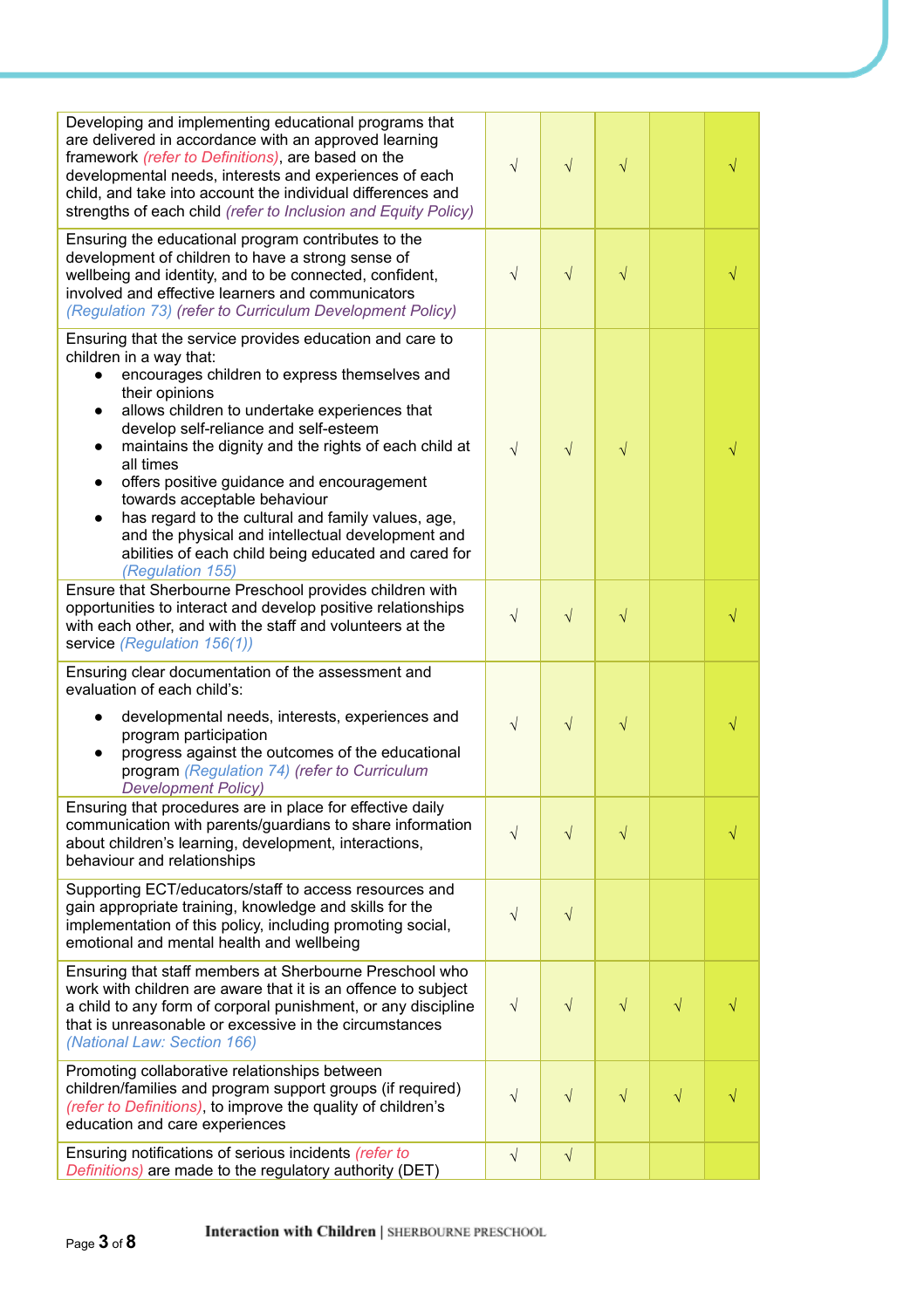| (refer to Definition) through the NQA IT System (refer to<br>Definitions) as soon as is practicable but not later than 24<br>hours after the occurrence (National Law: Section<br>174(2)(a), Regulations 176 (2)(a))                                                                                             |           |            |           |           |           |
|------------------------------------------------------------------------------------------------------------------------------------------------------------------------------------------------------------------------------------------------------------------------------------------------------------------|-----------|------------|-----------|-----------|-----------|
| Notifying DET within 24 hours of becoming aware of a<br>notifiable complaint (refer to Definitions) or allegation<br>regarding the safety, health and/or welfare of a child at the<br>service (National Law: Section 174(2)(b), Regulations 176<br>(2)(a)                                                        | $\sqrt{}$ | $\sqrt{}$  |           |           |           |
| Ensuring that where the service has been notified of a court<br>order prohibiting an adult from contacting an enrolled child,<br>such contact does not occur while the child is on the service<br>premises                                                                                                       | $\sqrt{}$ | $\sqrt{ }$ | $\sqrt{}$ |           | √         |
| Ensuring all staff, volunteers and contractors use positive<br>and respectful strategies to assist children to manage their<br>own behaviour, and to respond appropriately to conflict and<br>the behaviour of others                                                                                            | $\sqrt{}$ | $\sqrt{}$  | $\sqrt{}$ |           | √         |
| Developing links with and referral pathways to services<br>and/or program support groups (refer to Definitions) to<br>support children experiencing social, emotional and<br>behavioural difficulties and their families                                                                                         | $\sqrt{}$ | $\sqrt{}$  | $\sqrt{}$ |           |           |
| Ensuring that there is a behaviour guidance plan (refer to<br>Definitions) developed for a child if educators are<br>concerned that the child's behaviour may put the child<br>themselves, other children, educators/staff and/or others at<br>risk                                                              | $\sqrt{}$ | $\sqrt{}$  | $\sqrt{}$ | $\sqrt{}$ |           |
| Ensuring that parents/guardians and program support<br>groups (refer to Definitions) (as appropriate) are consulted if<br>an individual behaviour guidance plan has not resolved the<br>challenging behaviour                                                                                                    | $\sqrt{}$ | $\sqrt{ }$ | $\sqrt{}$ | $\sqrt{}$ |           |
| Working collaboratively with educators/staff and program<br>support groups (refer to Definitions) to develop or review an<br>individual behaviour guidance plan for their child, where<br>appropriate.                                                                                                           | $\sqrt{}$ | $\sqrt{}$  | $\sqrt{}$ | $\sqrt{}$ | $\sqrt{}$ |
| Setting clear timelines for review and evaluation of the<br>behaviour guidance plan.                                                                                                                                                                                                                             | V         | $\sqrt{}$  | $\sqrt{}$ |           |           |
| Providing information, ideas and practical strategies to<br>families, educators and staff on a regular basis to promote<br>and support health and wellbeing in the service and at<br>home                                                                                                                        | $\sqrt{}$ | $\sqrt{}$  | $\sqrt{}$ |           |           |
| Consulting with, and seeking advice from, DET if a suitable<br>and mutually agreeable behaviour guidance plan cannot be<br>developed                                                                                                                                                                             | $\sqrt{}$ | $\sqrt{}$  | $\sqrt{}$ |           |           |
| Investigating the availability of extra assistance, such as<br>Kindergarten Inclusion Support (refer to Definitions) or<br>training, by contacting the regional Preschool Field Officer<br>(refer to Definitions), specialist children's services officers<br>from DET or other agencies working with the child. | $\sqrt{}$ | $\sqrt{}$  | $\sqrt{}$ |           |           |
| Ensuring that additional resources are sourced, if required,<br>to implement a behaviour guidance plan                                                                                                                                                                                                           | $\sqrt{}$ | $\sqrt{ }$ |           |           |           |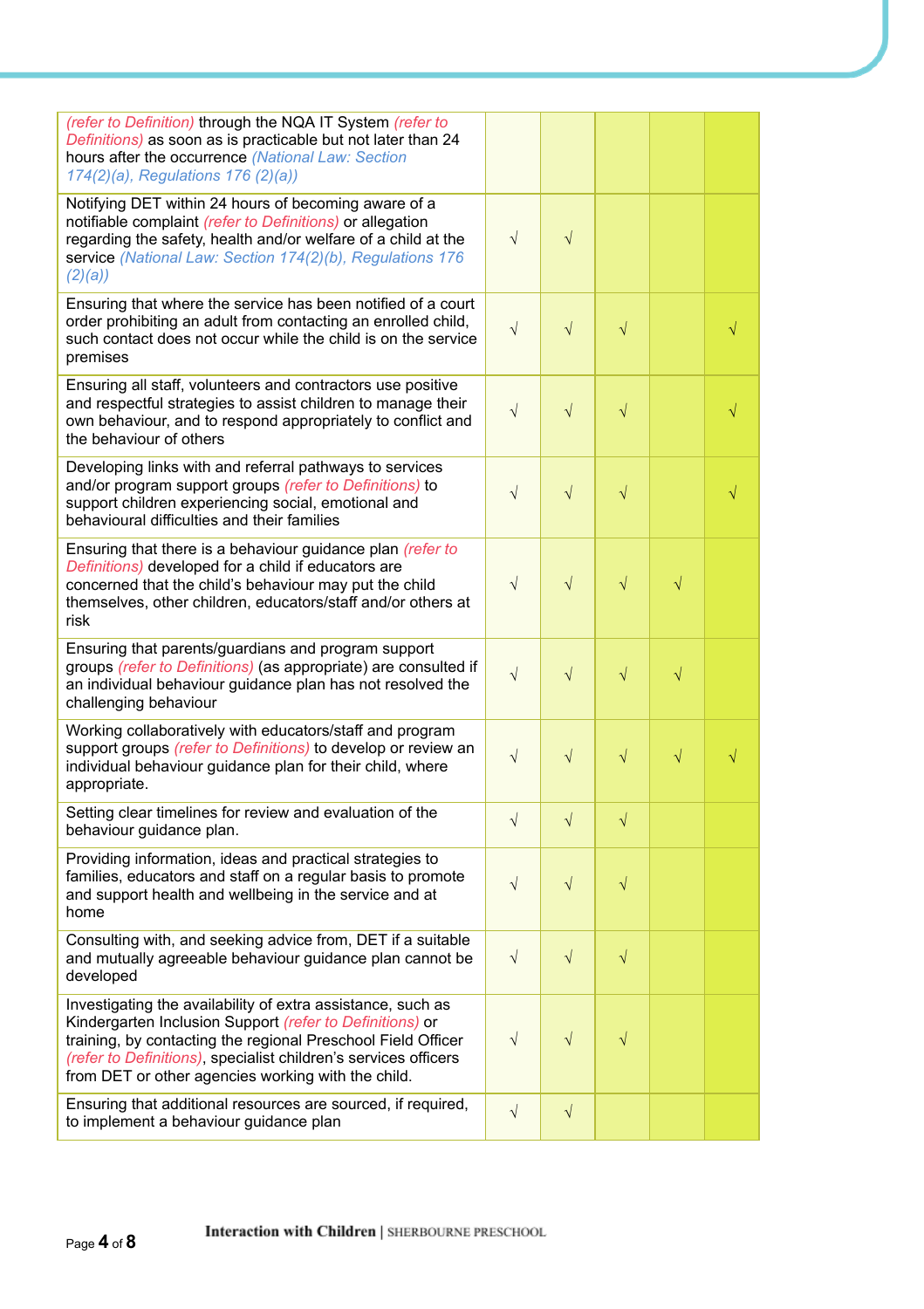| Ensuring that educators/staff at the service are provided<br>with appropriate training to guide the actions and their<br>responses to a child/children with challenging behaviour. |  |  |  |  |  |  |
|------------------------------------------------------------------------------------------------------------------------------------------------------------------------------------|--|--|--|--|--|--|
| Informing educators/staff of concerns, events or incidents<br>that may impact on their child's behaviour at the service<br>(e.g. moving house, relationship issues, a new sibling) |  |  |  |  |  |  |
| Maintaining confidentiality (refer to Privacy and<br><b>Confidentiality Policy)</b>                                                                                                |  |  |  |  |  |  |
| BOLD tick $\sqrt{}$ indicates legislation requirement                                                                                                                              |  |  |  |  |  |  |



#### **BACKGROUND AND LEGISLATION**

#### **BACKGROUND**

The United Nations Convention on the Rights of the Child is founded on respect for the dignity and worth of each individual, regardless of race, colour, gender, language, religion, opinions, wealth, birth status or ability. When children experience nurturing and respectful reciprocal relationships with educators, they develop an understanding of themselves as competent, capable and respected. Relationships are the foundation for the construction of identity, and help shape children's thinking about who they are, how they belong and what influences them [Early Years Learning Framework, p. 20; Framework for School Age Care, p. 19]

'Constructive everyday interactions and shared learning opportunities form the basis of equitable, respectful and reciprocal relationships between educators and children. Educators who are actively engaged in children's learning and share decision-making with them, use their everyday interactions during play, routines and ongoing projects to stimulate children's thinking and to enrich their learning. These relationships provide a solid foundation from which to guide and support children as they develop the self-confidence and skills to manage their own behaviour, make decisions and relate positively and effectively to others.' *(Guide to National Quality Framework – refer to Sources)*

*Child Safe Standard 3* requires services to have strategies to empower children about their rights, ensure children can participate in decisions affecting them and are taken seriously. When children feel respected and valued, they are much more likely to speak up about issues of safety and wellbeing. Enabling and promoting empowerment and the participation of children within a service has multiple benefits in addition to enhancing the safety of children, including demonstrating a commitment to upholding the rights of children, checking that what the service is doing is what children want and building the communication and leadership skills of children.

In developing an *Interactions with Children Policy*, early childhood education and care services must review and reflect on the philosophy, beliefs and values of the service, particularly with regard to the relationships with children. The development of this policy should also be informed by the service's *Code of Conduct Policy*.

LEGISLATION AND STANDARDS Relevant legislation and standards include but are not limited to:

- Charter of Human Rights and Responsibilities Act 2006 (Vic)
- Children, Youth and Families Act 2005 (Vic)
- Child Wellbeing and Safety Act 2005 (Vic)
- Disability Discrimination Act 1992 (Cth)
- Education and Care Services National Law Act 2010
- **Education and Care Services National Regulations 2011**
- Equal Opportunity Act 2010 (Vic)
- National Quality Standard, Quality Area 5: Relationships with Children

Interaction with Children | SHERBOURNE PRESCHOOL

vic.gov.au www.legislation.gov.au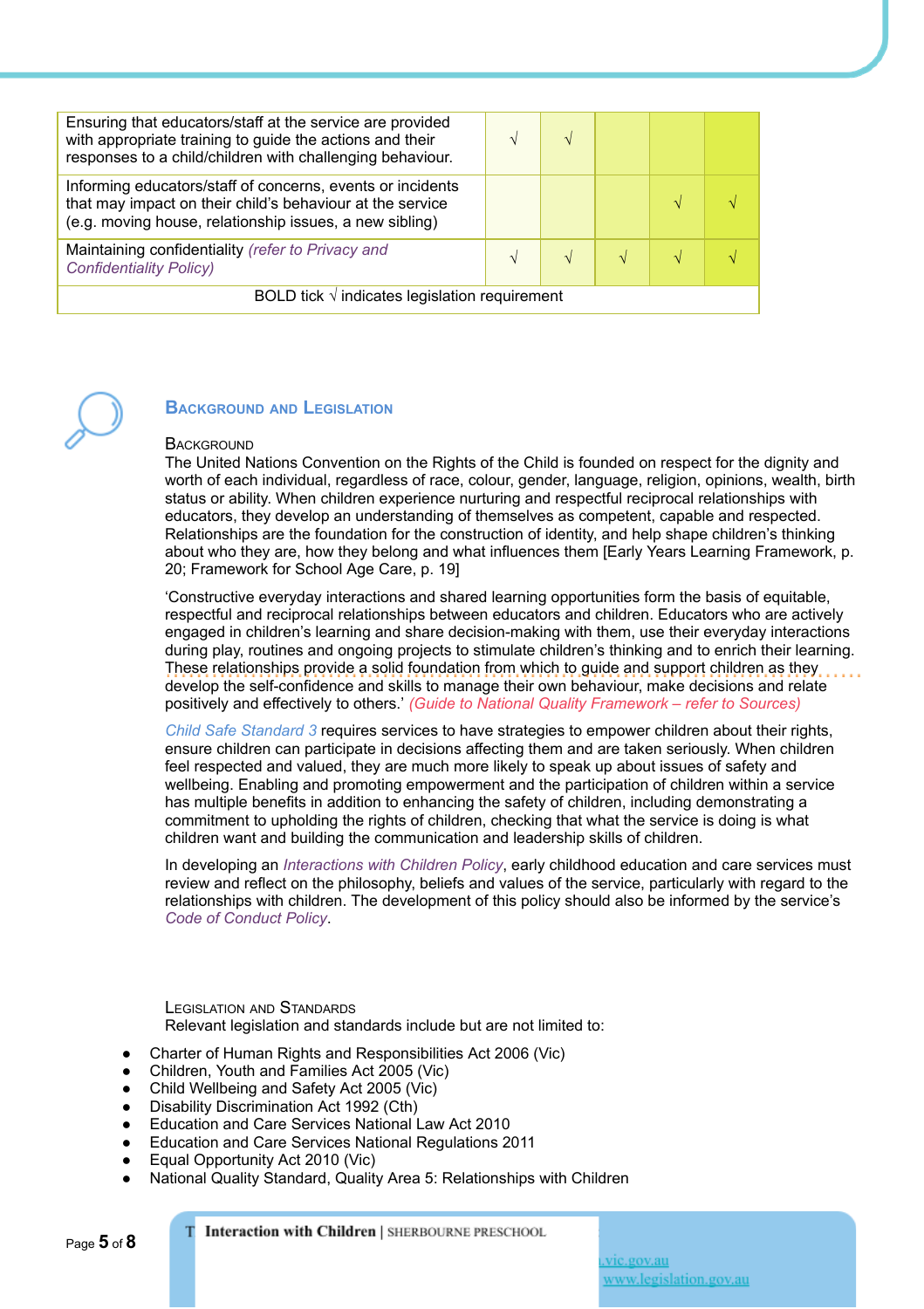### **DEFINITIONS**

The terms defined in this section relate specifically to this policy. For regularly used terms e.g. Approved provider, Nominated supervisor, Notifiable complaints, Serious incidents, Duty of care, etc. refer to the Definitions file of the PolicyWorks catalogue.

**Adequate supervision:** entails all children (individuals and groups) in all areas of the service, being in sight and/or hearing of an educator at all times including during toileting, sleep, rest and transition routines. Services are required to comply with the legislative requirements for educator-to-child ratios at all times. Supervision contributes to protecting children from hazards that may emerge in play, including hazards created by the equipment used.

Adequate supervision refers to constant, active and diligent supervision of every child at the service. Adequate supervision requires that educators are always in a position to observe each child, respond to individual needs and immediately intervene if necessary. Variables affecting supervision levels include:

- number, age and abilities of children
- number and positioning of educators
- current activity of each child
- areas in which the children are engaged in an activity (visibility and accessibility)
- developmental profile of each child and of the group of children
- experience, knowledge and skill of each educator
- heed for educators to move between areas (effective communication strategies).

**Behaviour guidance:** a means of assisting children in a positive and effective ways to help children gain understanding and learn skills that will help them learn to manage their own behaviour.

**Behaviour guidance plan:** A plan that documents strategies to assist an educator in guiding a child with diagnosed behavioural difficulties or challenging behaviours to self-manage their behaviour. The plan is developed in consultation with the nominated supervisor, early childhood teachers, educators, parents/guardians and families, and other professional support agencies as applicable.

#### **Challenging behaviour:** behaviour that can be described as:

- infringes on the rights of others
- disrupts others or causes disputes between children
- causes harm or risk to the child, other children, adults or living things
- is destructive to the environment and/or equipment
- inhibits the child's learning and relationship with others
- a chid presenting as shy, withdrawn or excessively passive in a way which is inhibiting their learning and/or development
- is inappropriate relative to the child's developmental age and background.

**Inclusion Support Program (ISP):** is a key component of the Government's Child Care Safety Net. The program provides support for eligible mainstream Early Childhood Education and Care services to build their capacity and capability to include children with additional needs, alongside their typically developing peers, so all children have genuine opportunities to access, participate and achieve positive learning outcomes. For more information visit: [www.dese.gov.au](https://www.dese.gov.au/)

**Kindergarten Inclusion Support Program (KIS):** Supports funded kindergartens to plan and implement a program that is responsive to the individual abilities, interests and needs of children with a disability, developmental delay or complex medical needs. Long Day Care services can apply for the KIS program for their Victorian Government-funded kindergarten programs.

**Program Support Groups (PSG):** A program support group brings together key people to support the inclusion of children with disability or developmental delay, or complex medical needs, from the time of enrolment at kindergarten until they move to school. The group may include:

the early childhood teacher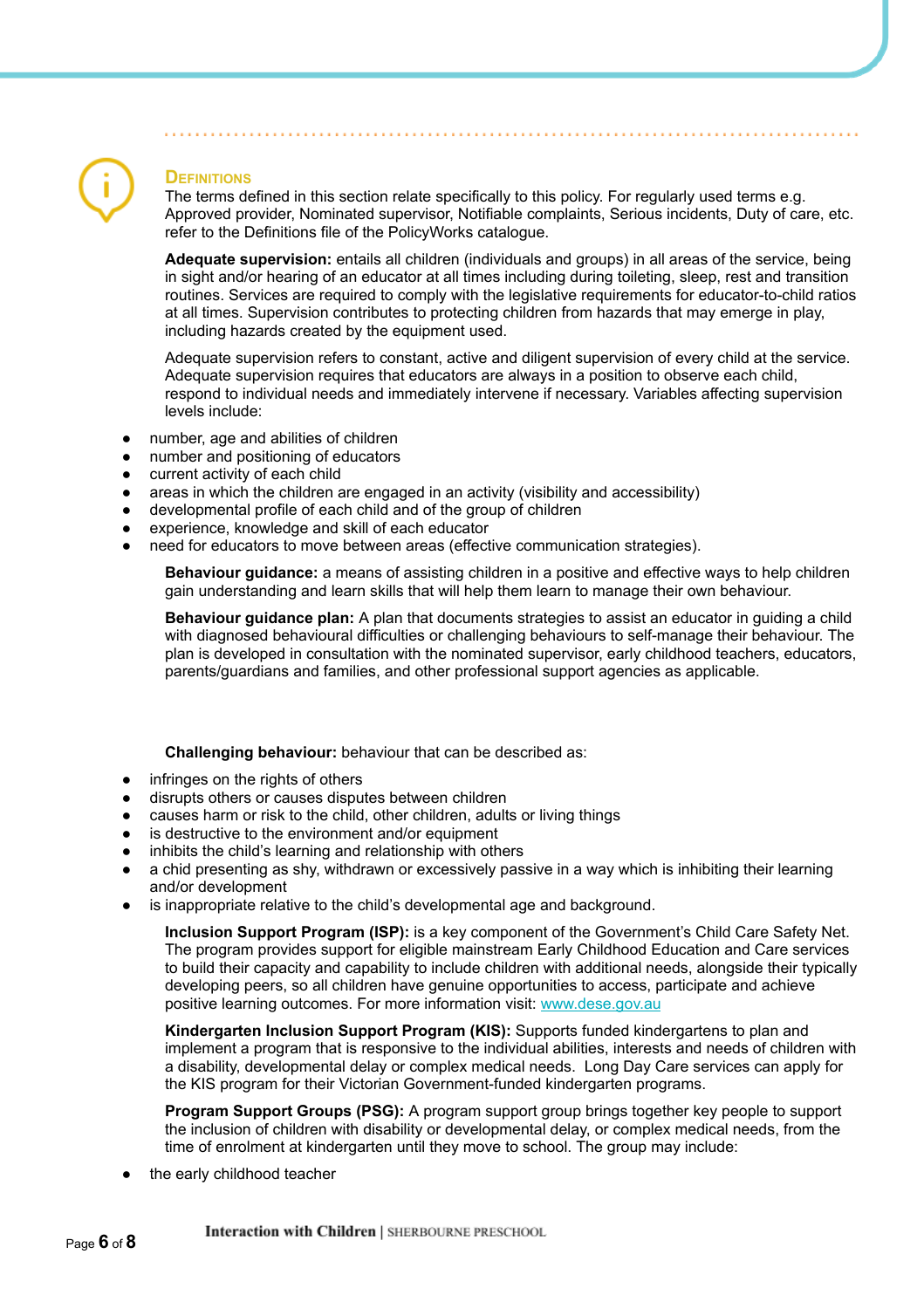- $\bullet$  the child's parent/carer(s)
- early childhood intervention professionals
- a preschool field officer
- medical practitioners, therapists or other allied health professionals
- a support person if the child's parent/carer(s) chooses to use one.

**Mental health:** In early childhood, a child's mental health is understood as a child's ability to 'experience, regulate and express emotions; form close and secure interpersonal relationships; and explore the environment and learn – all in the context of family, community and cultural expectations for young children. Infant mental health is synonymous with healthy social and emotional development. https://beyou.edu.au/

**Preschool Field Officer (PSFO) Program:** The role of the PSFO Program to support the access and participation of children with additional needs in their kindergarten program. For more information visit: [www.education.vic.gov.au](http://www.education.vic.gov.au/)



# **SOURCES AND RELATED POLICIES**

#### **SOURCES**

- Belonging, Being & Becoming The Early Years Learning Framework for Australia: [www.acecqa.gov.au](http://www.acecqa.gov.au/)
- Child Safe Standards: [www.ccyp.vic.gov.au](https://ccyp.vic.gov.au/)
- Early Childhood Australia Code of Ethics: [www.earlychildhoodaustralia.org.au](http://www.earlychildhoodaustralia.org.au/)
- Guide to the National Quality Framework, ACECQA: [www.acecqa.gov.au](http://www.acecqa.gov.au/)
- Inclusion Support Program: [www.dese.gov.au](https://www.dese.gov.au/)
- Kids Matter, an Australian mental health and well-being initiative set in primary schools and early childhood education and care services: [https://beyou.edu.au](https://beyou.edu.au/)
- The Kindergarten Funding Guide (DET): [www.education.vic.gov.au](https://www.education.vic.gov.au/Pages/default.aspx)
- United Nations Convention on the Rights of the Child: [www.unicef.org](https://www.unicef.org/)
- Victorian Early Years Learning and Development Framework: [www.acecqa.gov.au](http://www.acecqa.gov.au/)
- Victorian Inclusion Agency (VIA): [ww.viac.com.au](https://viac.com.au/)

#### RELATED POLICIES

- **Child Safe Environment**
- Code of Conduct
- Complaints and Grievances
- Curriculum Development
- **Inclusion and Equity**
- Occupational Health and Safety
- **Privacy and Confidentiality**
- Supervision of Children



#### **EVALUATION**

In order to assess whether the values and purposes of the policy have been achieved, the approved provider will:

● regularly seek feedback from everyone affected by the policy regarding its

- effectiveness
- monitor the implementation, compliance, complaints and incidents in relation to this policy
- keep the policy up to date with current legislation, research, policy and best practice
- revise the policy and procedures as part of the service's policy review cycle, or as required
- notifying all stakeholders affected by this policy at least 14 days before making any significant changes to this policy or its procedures, unless a lesser period is necessary due to risk *(Regulation 172 (2))*.